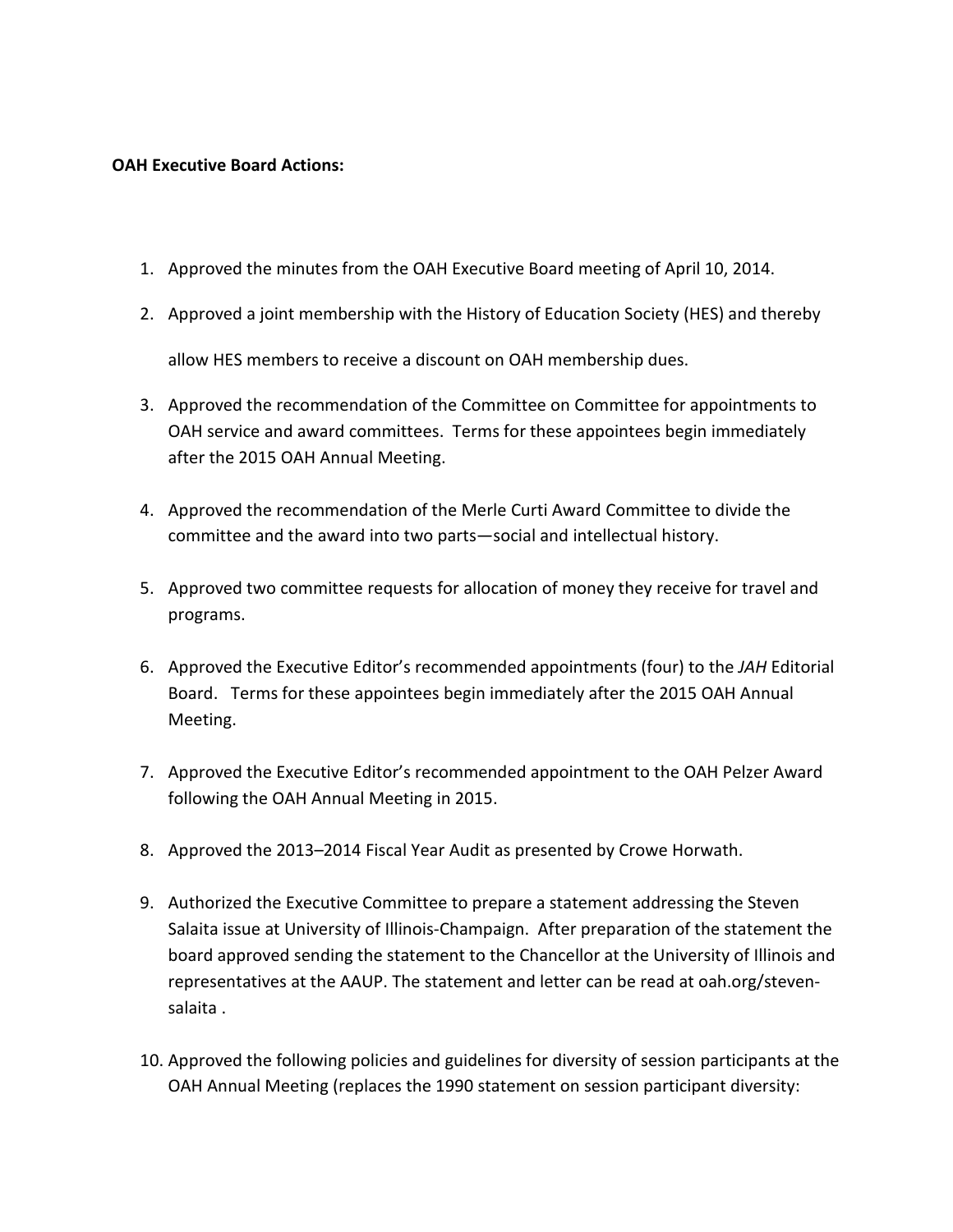*Program Committee Directives on Gender, Racial, Ethnic, Sexual, Religious, (Dis)ability, and LGBTQ Diversity: 1) The Program Committee will actively promote the full inclusion of racial and ethnic minorities, religious minorities, people with disabilities, women, and LGBTQ people on the annual meeting program. 2) While not all sessions can reflect the entire diversity of the profession, the Program Committee will encourage proposers of sessions to include diverse sets of participants, addressing gender diversity, racial and ethnic diversity, sexual diversity, religious diversity, disability-based diversity, and/or LGBTQ diversity. 3) The Program Committee will encourage session proposers to consider the benefits of including on their panels historians in various career paths and of various ranks (i.e., senior scholars, public historians, graduate students, independent historians, etc.) within their organizations/institutions. There are no bars against inviting doctoral students to participate, but sessions in which all the participants are graduate students should be avoided and senior scholars should be asked to do more than just chair or comment. Most sessions should include a range of scholars representing different age, generational, and career cohorts.* 

- 11. Approved the 2015 OAH Summer Regional Workshop with a \$5,000 subsidy to cover expenses of this self-sustaining program. The funds would be taken from the Second Century Fund at the IU Foundation.
- 12. Approved the recommendations made for the Distinguished Service Award and Friend of History Award made by the respective committees (recipients will be announced at the 2015 OAH Annual Meeting). Regarding the Distinguished Service Award, the board recommended an amendment to the guidelines for this award – the nominee must be living at the time of nomination. Previously, this was only awarded if the awardee were alive at the time of the award. The board also agreed that the nominations for Friend of History deadline should be moved to September 1.

#### **OAH SERVICE COMMITTEE APPOINTMENTS:**

COMMITTEE ON ACADEMIC FREEDOM Steven J. Diner, Rutgers University, Newark

COMMITTEE ON COMMUNITY COLLEGES Betsy Powers, Lone Star College, Montgomery Cameron Addis, Austin Community College, Cypress Creek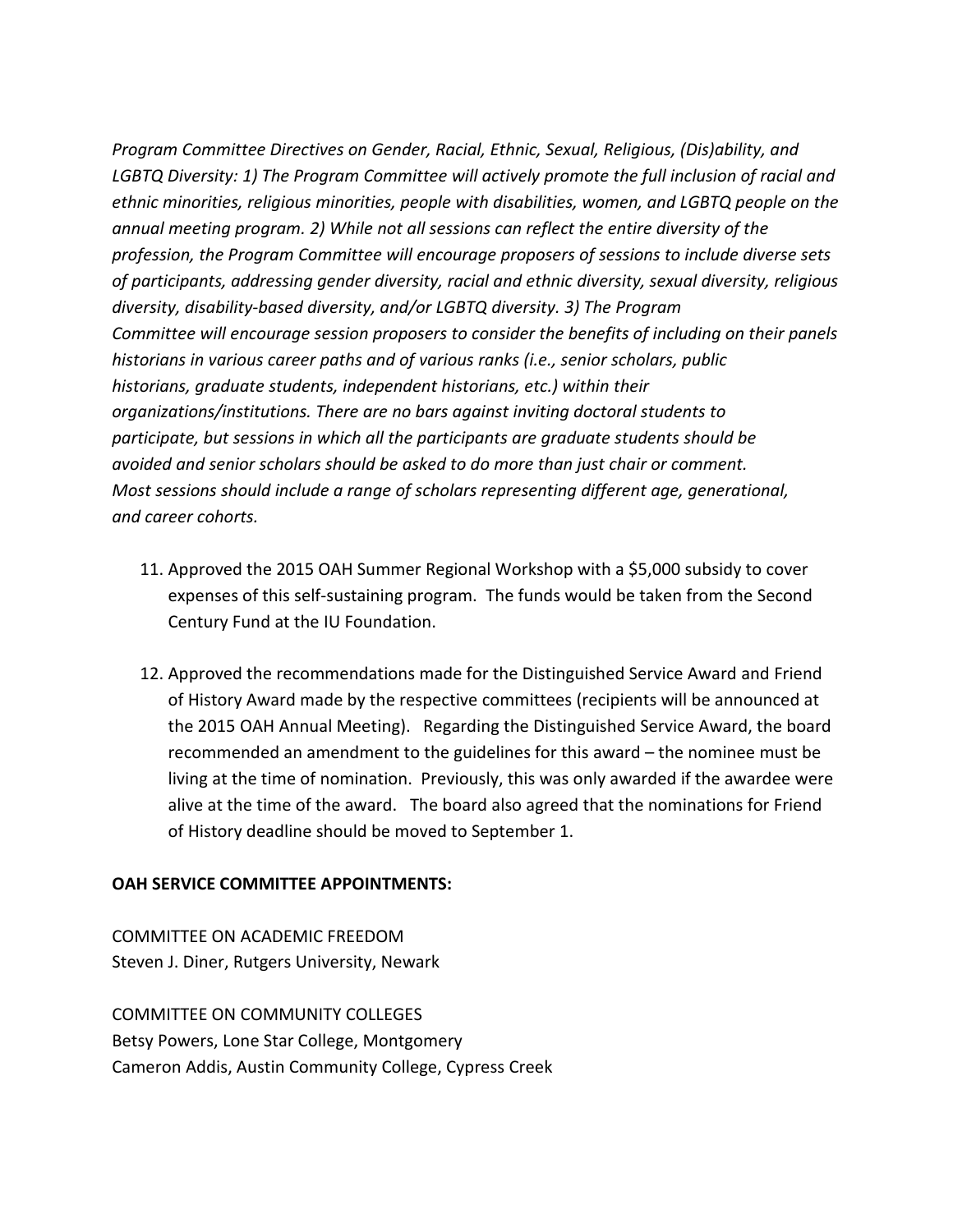# COMMITTEE ON DISABILITY AND DISABILITY HISTORY Robert Jefferson, University of New Mexico

INTERNATIONAL COMMITTEE Frank Towers, University of Calgary Kristin Hoganson, University of Illinois, Urbana-Champaign Matthew Basso, University of Utah Andrew K. Sandoval-Strausz, University of New Mexico

OAH-JAAS JAPAN HISTORIANS' COLLABORATIVE COMMITTEE Deborah Dash Moore, University of Michigan

COMMITTEE ON MARKETING AND COMMUNICATIONS Leonard J. Sadosky, Weill Cornell Medical College

COMMITTEE ON NATIONAL PARK SERVICE COLLABORATION Christine Arato, National Park Service

COMMITTEE ON PART-TIME, ADJUNCT, AND CONTINGENT EMPLOYMENT Elizabeth Hohl, Fairfield University Howard Smead, University of Maryland, College Park Donald W. Rogers, Central Connecticut State University/Houstatonic Community College (oneyear term as chair)

COMMITTEE ON PUBLIC HISTORY Spencer Crew, George Mason University/Smithsonian Institution

COMMITTEE ON THE STATUS OF AFRICAN AMERICAN, LATINO/A, ASIAN AMERICAN, AND NATIVE AMERICAN HISTORIANS (ALANA) AND ALANA HISTORIES Dwayne Mack, Berea College

COMMITTEE ON THE STATUS OF LESBIAN, GAY, BISEXUAL, TRANSGENDER, AND QUEER (LGBTQ) HISTORIANS AND HISTORIES Nicholas Syrett, University of Northern Colorado

COMMITTEE ON THE STATUS OF WOMEN IN THE HISTORICAL PROFESSION Sara DuBow, Williams College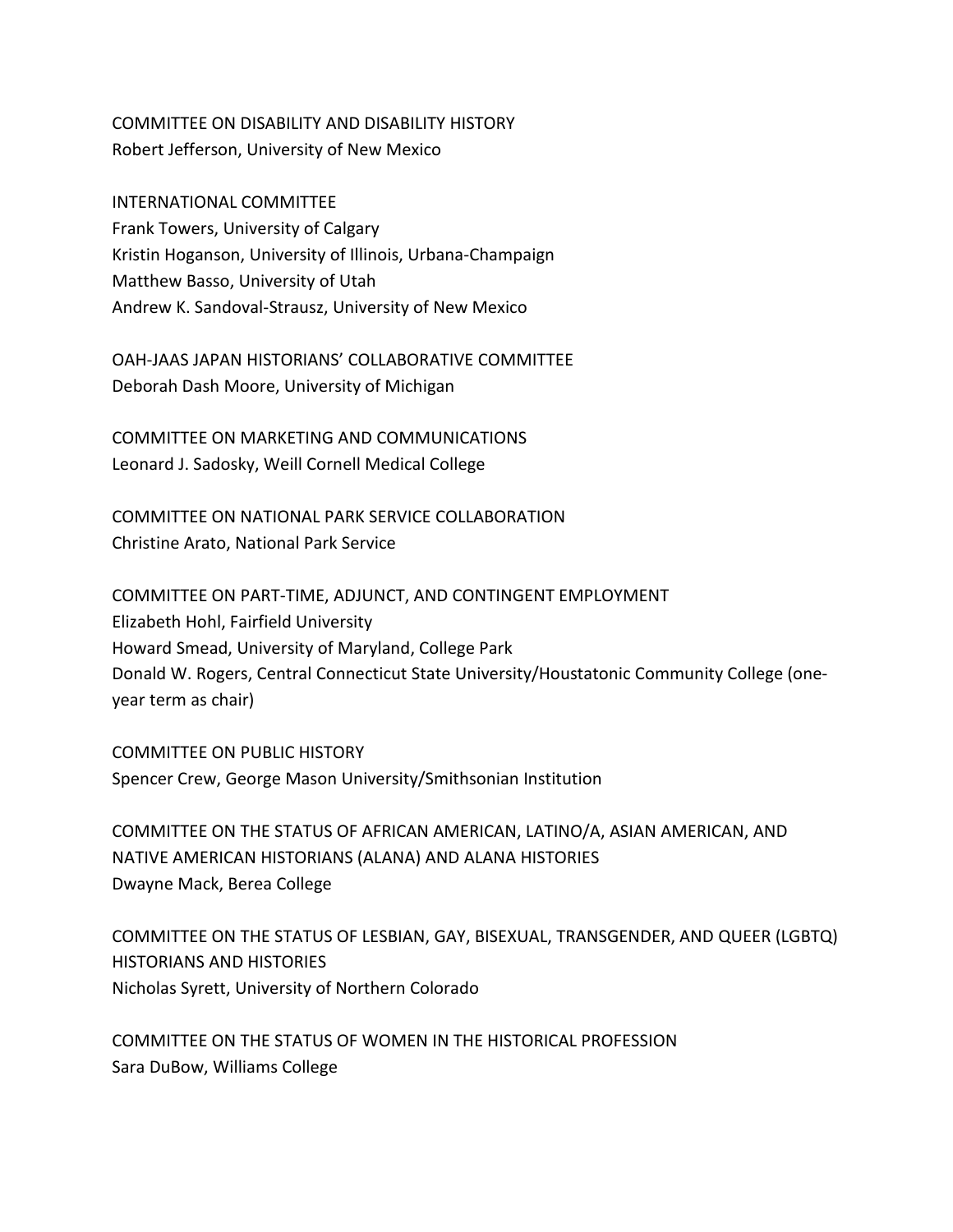Karen Ward Mahar, Siena College Dara Walker, Rutgers University, New Brunswick

COMMITTEE ON TEACHING Oscar B. Chamberlain, University of Wisconsin, Eau Claire Kriste Lindenmeyer, Rutgers University, Camden Timothy Westcott, Park University

## **LIAISON/REPRESENTATIVE APPOINTMENTS**

ADVISORY COMMITTEE ON HISTORICAL DIPLOMATIC DOCUMENTATION Laura A. Belmonte, Oklahoma State University

NATIONAL AFRO-AMERICAN MUSEUM AND CULTURAL CENTER Stephen G. Hall, Case Western Reserve University

## **AWARD COMMITTEE APPOINTMENTS**

WILLI PAUL ADAMS AWARD COMMITTEE Carl J. Guarneri, Saint Mary's College of California, Chair Nicolas Barreyre, École des Hautes Études en Sciences Sociales Hannah Spahn, University of Potsdam Jean-Christian Vinel, Université Paris-Diderot

ERIK BARNOUW AWARD COMMITTEE Kimberly E. Gilmore, HISTORY Channel®/A+E Networks

RAY ALLEN BILLINGTON PRIZE COMMITTEE Anne Farrar Hyde, Colorado College, Chair Ellen Eslinger, DePaul University (retired) Jeffrey Ostler, University of Oregon

BINKLEY-STEPHENSON AWARD COMMITTEE Benjamin J. Sacks, Princeton University

AVERY O. CRAVEN AWARD COMMITTEE Brenda E. Stevenson, University of California, Los Angeles, Chair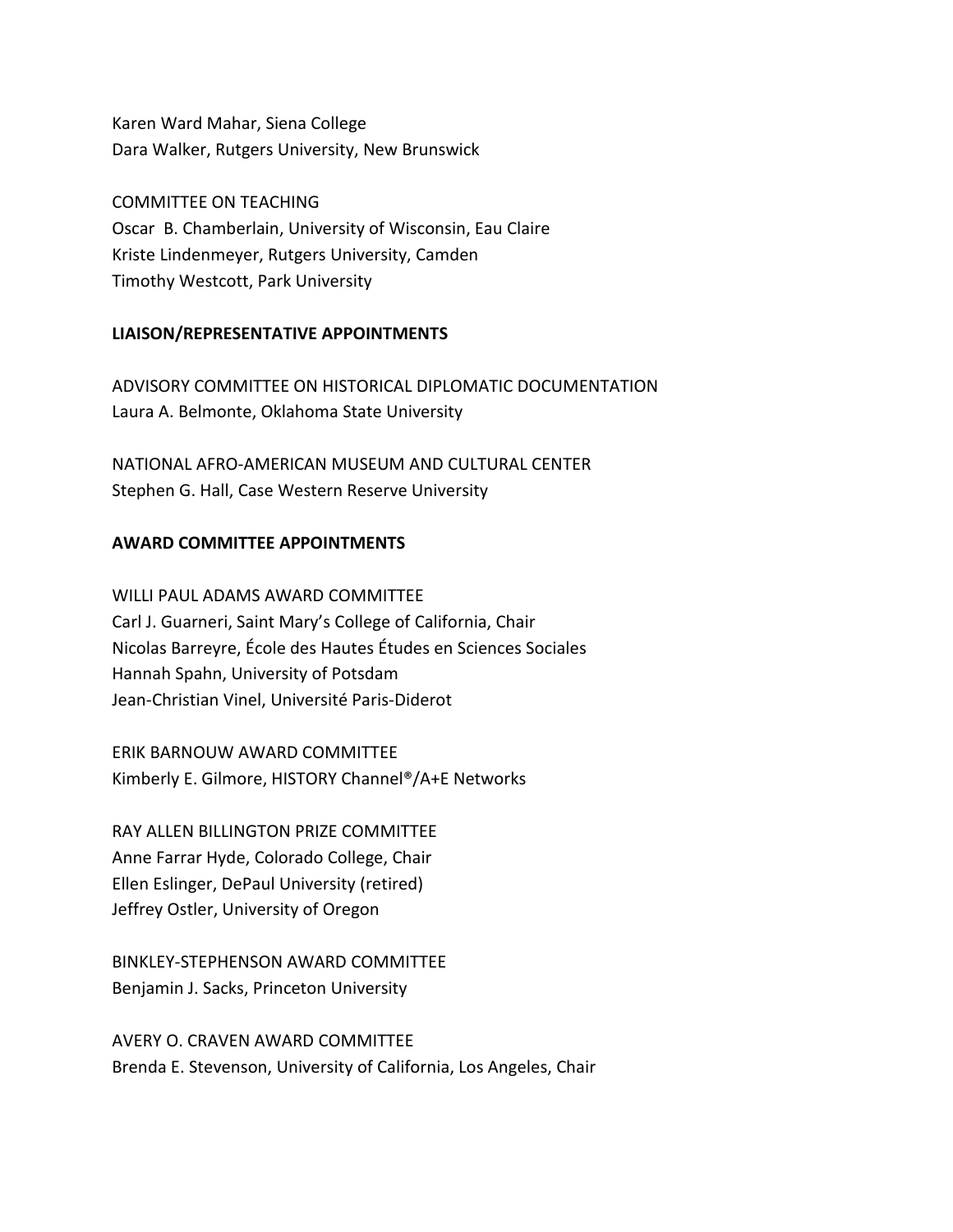Stephen Berry, University of Georgia Amy Murrell Taylor, University of Kentucky

MERLE CURTI AWARD COMMITTEE Catherine O'Donnell, Arizona State University, Chair Joan E. Cashin, Ohio State University Kristin Celello, Queens College, CUNY Christopher Clark, University of Connecticut Kathleen D. McCarthy, The Graduate Center, CUNY James Marten, Marquette University

ELLIS W. HAWLEY PRIZE COMMITTEE Jeff Broadwater, Barton College, Chair Alice O'Connor, University of California, Santa Barbara Zachary M. Schrag, George Mason University John R. Thelin, University of Kentucky William G. Thomas III, University of Nebraska

OAH-IEHS JOHN HIGHAM TRAVEL GRANTS COMMITTEE Marni Davis, Georgia State University

DARLENE CLARK HINE AWARD COMMITTEE Bernadette Pruitt, Sam Houston State University, Chair Lynn M. Hudson, Macalester College Barbara Ransby, University of Illinois at Chicago Matthew Whitaker, Arizona State University Fath Davis Ruffins, National Museum of American History, Smithsonian Institution

MARY JURICH NICKLISS PRIZE COMMITTEE Paula E. Petrik, George Mason University, Chair Joyce Antler, Brandeis University Richard Godbeer, Virginia Commonwealth University Elizabeth Pleck, University of Illinois, Urbana-Champaign (retired)

RICHARD W. LEOPOLD PRIZE COMMITTEE Richard John, Columbia University, Chair Peter Kastor, Washington University in St. Louis Mary McPartland, National Park Service